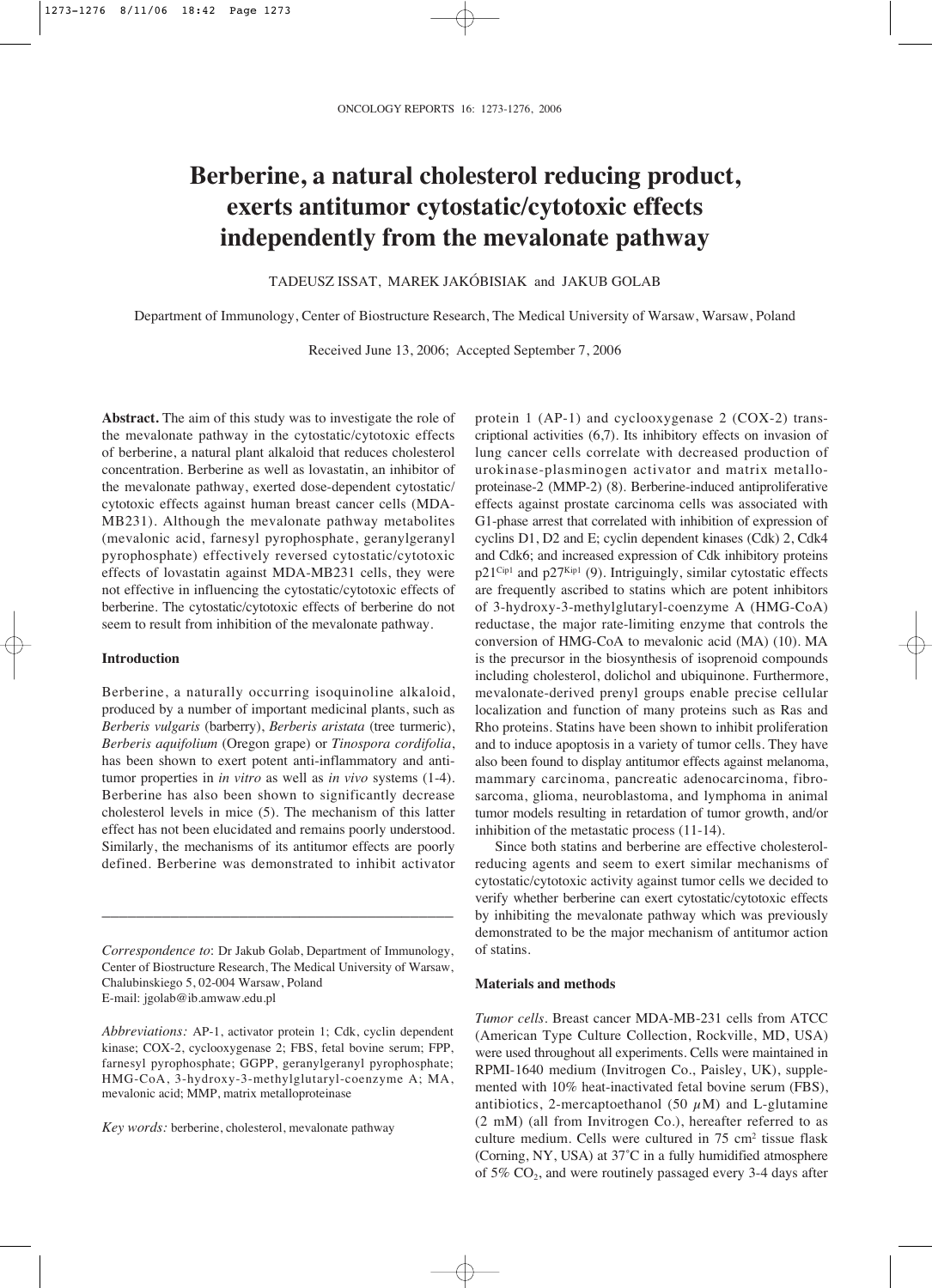

Figure 1. Cytostatic/cytotoxic effects of berberine and lovastatin against MDA-MB231 cells. Tumor cells were incubated with serial dilutions of berberine (A) or lovastatin (B) for 48 h. The cytostatic and/or cytotoxic effects of treatment were measured with a standard crystal violet staining assay.

short trypsinization with trypsin/EDTA (Invitrogen Co.) (15,16).

*Reagents*. Lovastatin (Merck, Sharp & Dohme Res. Lab., Rahway, NJ, USA) was obtained in the inactive lactone form that was converted to the active form as described (17). Berberine chloride, farnesyl pyrophosphate (FPP) and geranylgeranyl pyrophosphate (GGPP) were purchased from Sigma Chemical Co. (St. Louis, MO, USA).

*Cytostatic/cytotoxic assay*. The cytostatic and/or cytotoxic effects of treatment of tumor cells were measured using crystal violet staining as described (18). Briefly, tumor cells were dispensed into 96-well plates (Nunc) at a concentration of  $5x10^3$  cells per well/100  $\mu$ 1. The following day all reagents were added. Then, 48 h after incubation with reagents the cells were rinsed with PBS and stained with 0.5% crystal violet in 30% ethanol for 10 min at room temperature. Plates were washed 4 times with tap water and the cells were lysed with 1% SDS solution. Absorbance was measured at 595 nm using an enzyme-linked immunosorbent assay reader (SLT Labinstrument GmbH, Salzburg, Austria), equipped with a 595 nm filter. Cytotoxicity was expressed as relative viability of tumor cells (% of control cultures incubated with medium only) and was calculated as follows: relative viability =  $(A_e)$ -  $A_b$ ) x 100/( $A_c$  -  $A_b$ ), where  $A_b$  is the background absorbance,  $A_e$  is experimental absorbance, and  $A_c$  is the absorbance of untreated controls.



Figure 2. The influence of the mevalonate pathway on the cytostatic/ cytotoxic effects of berberine and lovastatin. Tumor cells were incubated with berberine at 25 or 50  $\mu$ M concentration or with lovastatin at 2 and  $4 \mu$ M concentrations for 48 h. Mevalonic acid (MA) was used at a concentration of 200  $\mu$ M, farnesyl pyrophosphate (FPP) and geranylgeranyl pyrophosphate (GGPP) were used at 10  $\mu$ M concentration. The cytostatic and/or cytotoxic effects of treatment were measured with a standard crystal violet staining assay. \*P<0.05 as compared with controls; \*\*P<0.05 as compared with lovastatin-treated cells.

*Statistical analysis*. Data were calculated using Microsoft™ Excel 98. Differences in *in vitro* cytotoxicity assays were analyzed for significance by Student's t-test. Significance was defined as a two-sided  $p<0.05$ .

# **Results**

In the initial experiments we determined the concentrations of lovastatin and berberine required for the inhibition of MDA-MB231 cell proliferation in a standard crystal violet staining assay. These experiments revealed that MDA-MB231 cells are more resistant to cytostatic/cytotoxic effects of berberine for which the IC<sub>50</sub> was 25  $\mu$ M at an incubation time of 48 h (Fig. 1A). IC<sub>50</sub> for lovastatin was 1.0  $\mu$ M (Fig. 1B).

To investigate the role of the mevalonate pathway in the cytostatic/cytotoxic effects of berberine and lovastatin, the cultures of MDA-MB231 cells were supplemented with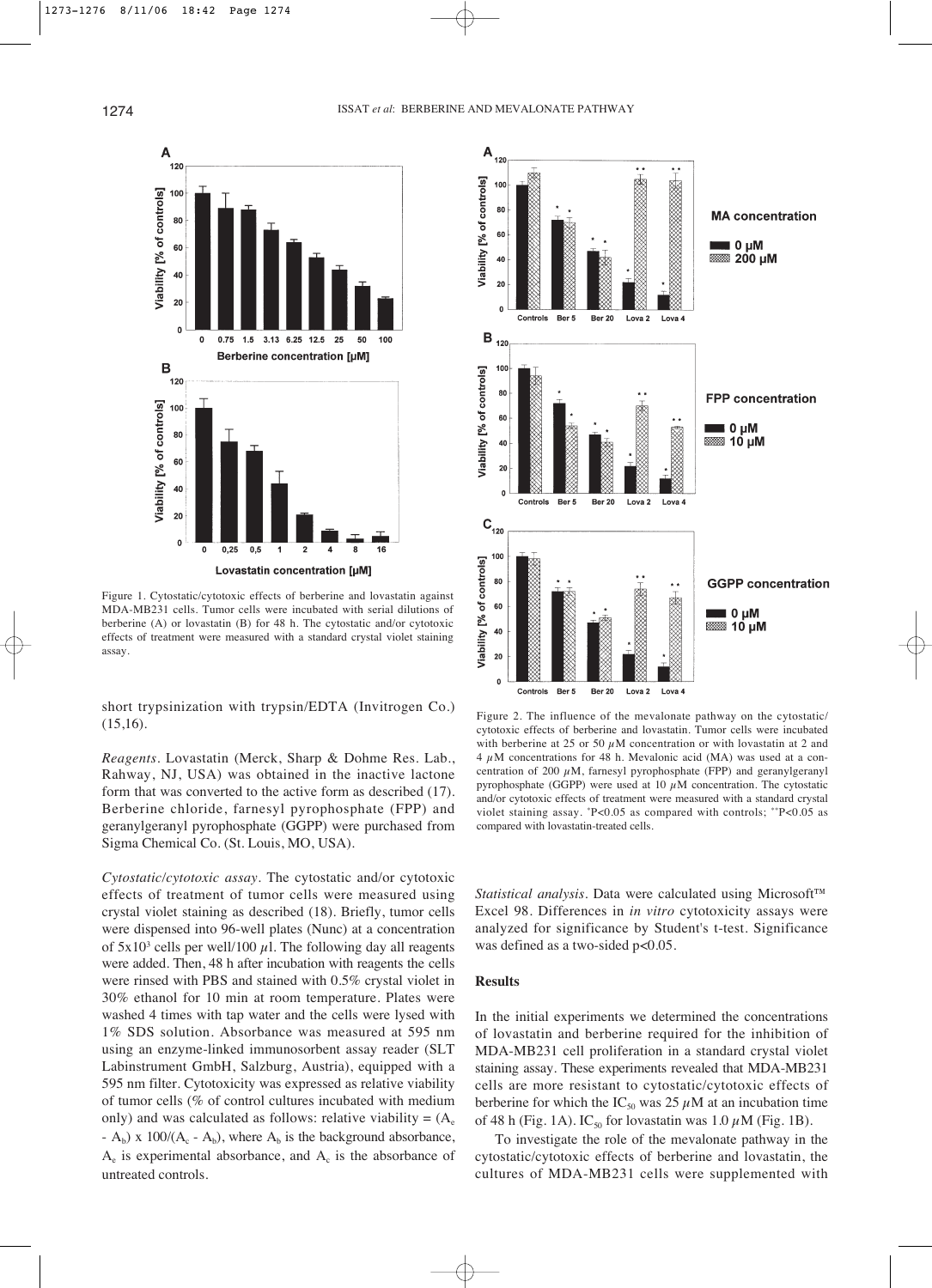either mevalonic acid (at 200  $\mu$ M concentration), farnesyl pyrophosphate or geranylgeranyl pyrophosphate (both used at 10  $\mu$ M concentration). Again, a dose-dependent inhibition of tumor cell proliferation was observed. Lovastatin-mediated cytostatic/cytotoxic effects were almost completely reversed by all three mevalonate pathway metabolites. For example, lovastatin at  $2 \mu$ M concentration decreased viability of MDA-MB231 cells to 22±3% as compared to controls, MA reversed the lovastatin-induced effect to  $105\pm4\%$ , FPP to  $70\pm4\%$ , and GGPP to 74±5% (Fig. 2A-C). At identical experimental conditions berberine-elicited effects were not revered by neither MA, FPP nor GGPP (Fig. 2A-C).

# **Discussion**

Cholesterol-reducing agents are commonly used to prevent and to treat coronary heart disease and are among the most widely prescribed drugs in Western countries. Six statins (atorvastatin, fluvastatin, lovastatin, pravastatin, rosuvastatin and simvastatin) are currently available for clinical use. Their interference with many critical biologic processes makes their effects extremely pleiotropic and among their potential effects there is an antitumor activity. Cholesterol-reducing drugs are most commonly used in elderly patients who, because of their age, have an increased incidence of cancer. Therefore, their potential antitumor effects are particularly interesting. Statins have been found to induce cytostatic and cytotoxic effects against tumor cells *in vitro* (19-23) and to exert antitumor effects in experimental tumor models (24,25). Several studies revealed that long-term use of statins is associated with diminished cancer incidence (26,27).

Increasing evidence indicates that berberine, an ancient herbal medicine that decreases cholesterol concentration in humans, exerts potential anticancerogenic and antitumor effects. Berberine was shown to exert direct antiproliferative and pro-apoptotic effects towards tumor cells. Moreover, it can inhibit invasiveness of tumor cells, tumor-associated angiogenesis and shows promising anticachectic effects (28). Despite numerous potential mechanisms it has still not been elucidated as to how berberine might influence the growth of tumor cells. The aim of this study was to verify whether berberine might exert its cytostatic/cytotoxic effects through the inhibition of the mevalonate pathway. The mevalonate pathway is the source of cellular cholesterol as well as a number of lipid metabolites used for post-translational modification of cellular proteins. Mevalonate-derived prenyl groups are attached to  $\sim$ 1% of cellular proteins and are required for their correct cellular localization and function. These proteins are either farnesylated or geranylgeranylated and include lamins, Ras and Rho proteins. Interference with the processing of Ras and Rho proteins might explain the observed cytostatic/cytotoxic effects of berberine against numerous tumor cells *in vitro*. Metabolites of the mevalonate pathway (MA, FPP and GGPP) effectively reversed cytostatic/ cytotoxic effects of lovastatin thereby confirming the mevalonate pathway-dependent anti-tumor effects of statins. However, neither MA, FPP nor GGPP influenced cytostatic/ cytotoxic effects of berberine.

Altogether our studies indicate that the cytostatic/cytotoxic effects of berberine do not result from inhibition of the mevalonate pathway. Further studies are required to elucidate the mechanisms that lead to antiproliferative and pro-apoptotic effects of berberine.

### **Acknowledgements**

The study was supported by grants 01/1M19/NM8, 1M19/N and 1M19/W1 from the Medical University of Warsaw.

### **References**

- 1. Kuo CL, Chi CW and Liu TY: The anti-inflammatory potential of berberine *in vitro* and *in vivo*. Cancer Lett 203: 127-137, 2004.
- 2. Lin CC, Kao ST, Chen GW, Ho HC and Chung JG: Apoptosis of human leukemia HL-60 cells and murine leukemia WEHI-3 cells induced by berberine through the activation of caspase-3. Anticancer Res 26: 227-242, 2006.
- 3. Lin JP, Yang JS, Lee JH, Hsieh WT and Chung JG: Berberine induces cell cycle arrest and apoptosis in human gastric carcinoma SNU-5 cell line. World J Gastroenterol 12: 21-28, 2006.
- 4. Kang MR and Chung IK: Down-regulation of DNA topoisomerase IIalpha in human colorectal carcinoma cells resistant to a protoberberine alkaloid, berberrubine. Mol Pharmacol 61: 879-884, 2002.
- 5. Kong W, Wei J, Abidi P, Lin M, Inaba S, Li C, Wang Y, Wang Z, Si S, Pan H, Wang S, Wu J, Wang Y, Li Z, Liu J and Jiang JD: Berberine is a novel cholesterol-lowering drug working through a unique mechanism distinct from statins. Nat Med 10: 1344-1351, 2004.
- 6. Fukuda K, Hibiya Y, Mutoh M, Koshiji M, Akao S and Fujiwara H: Inhibition by berberine of cyclooxygenase-2 transcriptional activity in human colon cancer cells. J Ethnopharmacol 66: 227-233, 1999.
- 7. Fukuda K, Hibiya Y, Mutoh M, Koshiji M, Akao S and Fujiwara H: Inhibition of activator protein 1 activity by berberine in human hepatoma cells. Planta Med 65: 381-383, 1999.
- 8. Peng PL, Hsieh YS, Wang CJ, Hsu JL and Chou FP: Inhibitory effect of berberine on the invasion of human lung cancer cells via decreased productions of urokinase-plasminogen activator and matrix metalloproteinase-2. Toxicol Appl Pharmacol 214: 8-15, 2006.
- 9. Mantena SK, Sharma SD and Katiyar SK: Berberine, a natural product, induces G1-phase cell cycle arrest and caspase-3 dependent apoptosis in human prostate carcinoma cells. Mol Cancer Ther 5: 296-308, 2006.
- 10. Jakobisiak M and Golab J: Potential antitumor effects of statins (Review). Int J Oncol 23: 1055-1069, 2003.
- 11. Issat T, Nowis D, Jakobisiak M and Golab J: Lovastatin potentiates antitumor effects of saquinavir against human lymphoma cells. Oncol Rep 12: 1371-1375, 2004.
- 12. Kaminski R, Kozar K, Kopec M, Basak G, Skierski JS, Koronkiewicz M, Jakobisiak M and Golab J: Discussion on 3-hydroxy-3-methylglutaryl-coenzyme a reductase inhibitors reduce human pancreatic cancer cell invasion and metastasis. Gastroenterology 123: 1747-1748, 2002.
- 13. Fritz G: HMG-CoA reductase inhibitors (statins) as anticancer drugs (Review). Int J Oncol 27: 1401-1409, 2005.
- 14. Cohen JI: HMG CoA reductase inhibitors (statins) to treat Epstein-Barr virus-driven lymphoma. Br J Cancer 92: 1593-1598, 2005.
- 15. Golab J, Nowis D, Skrzycki M, Czeczot H, Baranczyk-Kuzma A, Wilczynski GM, Makowski M, Mroz P, Kozar K, Kaminski R, Jalili A, Kopec M, Grzela T and Jakobisiak M: Antitumor effects of photodynamic therapy are potentiated by 2-methoxyestradiol. A superoxide dismutase inhibitor. J Biol Chem 278: 407-414, 2003.
- 16. Golab J, Stoklosa T, Czajka A, Dabrowska A, Jakobisiak M, Zagozdzon R, Wojcik C, Marczak M and Wilk S: Synergistic antitumor effects of a selective proteasome inhibitor and TNF in mice. Anticancer Res 20: 1717-1721, 2000.
- 17. Feleszko W, Balkowiec EZ, Sieberth E, Marczak M, Dabrowska A, Giermasz A, Czajka A and Jakobisiak M: Lovastatin and tumor necrosis factor-alpha exhibit potentiated antitumor effects against Ha-ras-transformed murine tumor via inhibition of tumor-induced angiogenesis. Int J Cancer 81: 560-567, 1999.